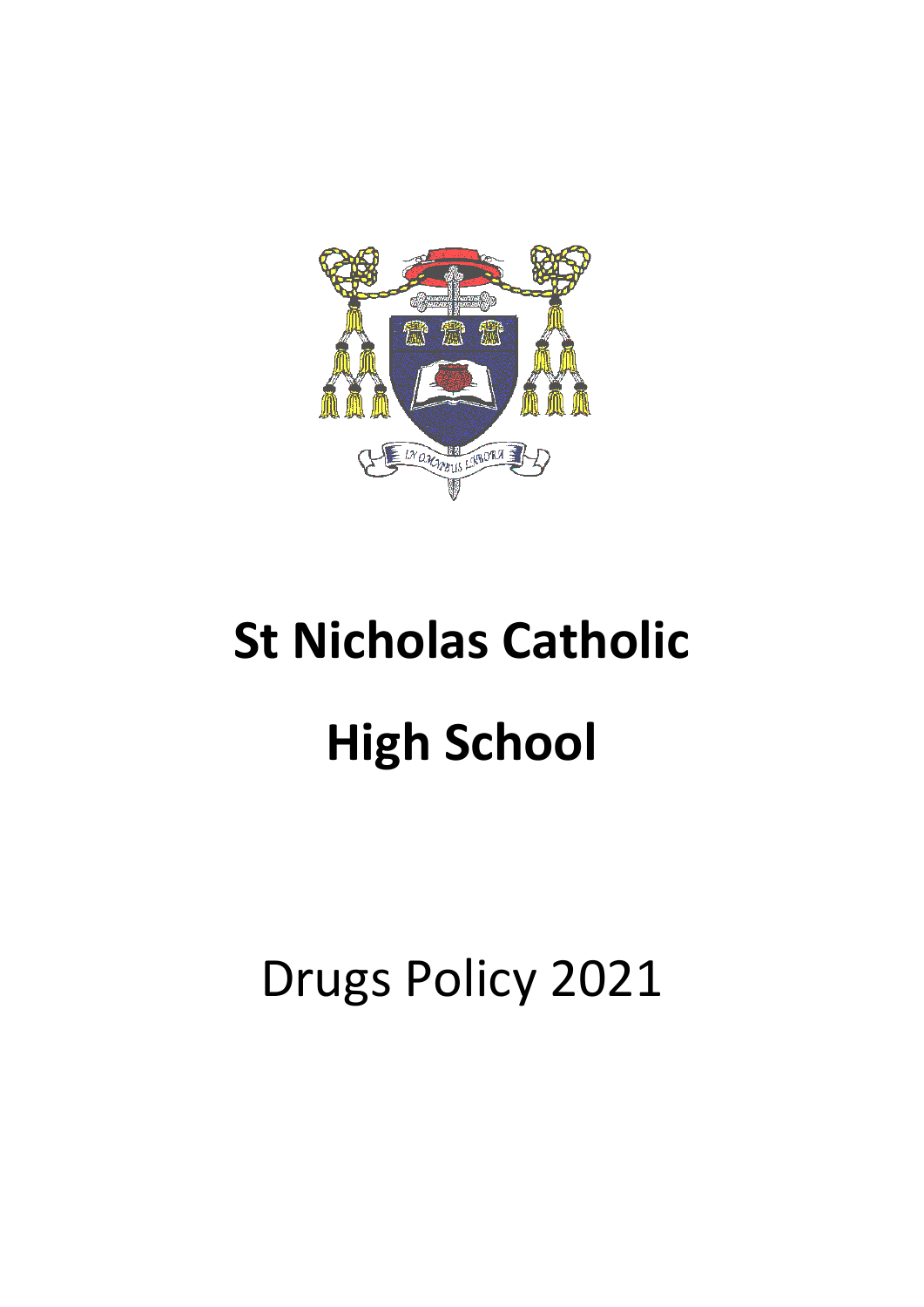# **To be read in conjunction with:**

School Behaviour Policy School Health and Safety Policy School Child Protection and Safeguarding Policy DfE Behaviour and Discipline in School (2016) DfE Searching, Screening and Confiscation at School (2018) DfE Supporting Pupils with Medical Conditions at School (2017) The Equality Act (2010)

# **Version Control**

| <b>Current</b><br>version | <b>Previous</b><br>version | <b>Summary of changes made</b>                                                                                                                                                                                                                                             |
|---------------------------|----------------------------|----------------------------------------------------------------------------------------------------------------------------------------------------------------------------------------------------------------------------------------------------------------------------|
| January<br>2021           | <b>July 2018</b>           | Assistant Headteacher for Personal Development, Behaviour<br>Welfare and Safety is responsible for drug related issues<br>within the school' to 'Designated Safeguarding Lead is<br>responsible for coordinating the response to drug related<br>issues within the school' |
| January<br>2021           | <b>July 2018</b>           | 'We use visitors' to 'We may use visitors'                                                                                                                                                                                                                                 |
| January<br>2021           | <b>July 2018</b>           | 'The class teacher' to 'A member of staff'                                                                                                                                                                                                                                 |
| January<br>2021           | <b>July 2018</b>           | 'Forms will be stored securely in the student file' to 'Forms<br>will be stored securely in the student file and / or on CPOMS'                                                                                                                                            |
| January<br>2021           | <b>July 2018</b>           | Removed 'and experience'                                                                                                                                                                                                                                                   |
| January<br>2021           | <b>July 2018</b>           | Removed 'The school drugs coordinator'                                                                                                                                                                                                                                     |
| January<br>2021           | <b>July 2018</b>           | 'within 24 hours' to 'as soon as practically possible'                                                                                                                                                                                                                     |
| January<br>2021           | <b>July 2018</b>           | Added to Incidents section: 'Involvement in any of the above<br>may result in a Permanent Exclusion from St Nicholas<br>Catholic High School'                                                                                                                              |

| <b>Policy Impact Statement</b>    |  |  |  |  |
|-----------------------------------|--|--|--|--|
| Policy:                           |  |  |  |  |
| This Policy has been implemented: |  |  |  |  |
| Fully                             |  |  |  |  |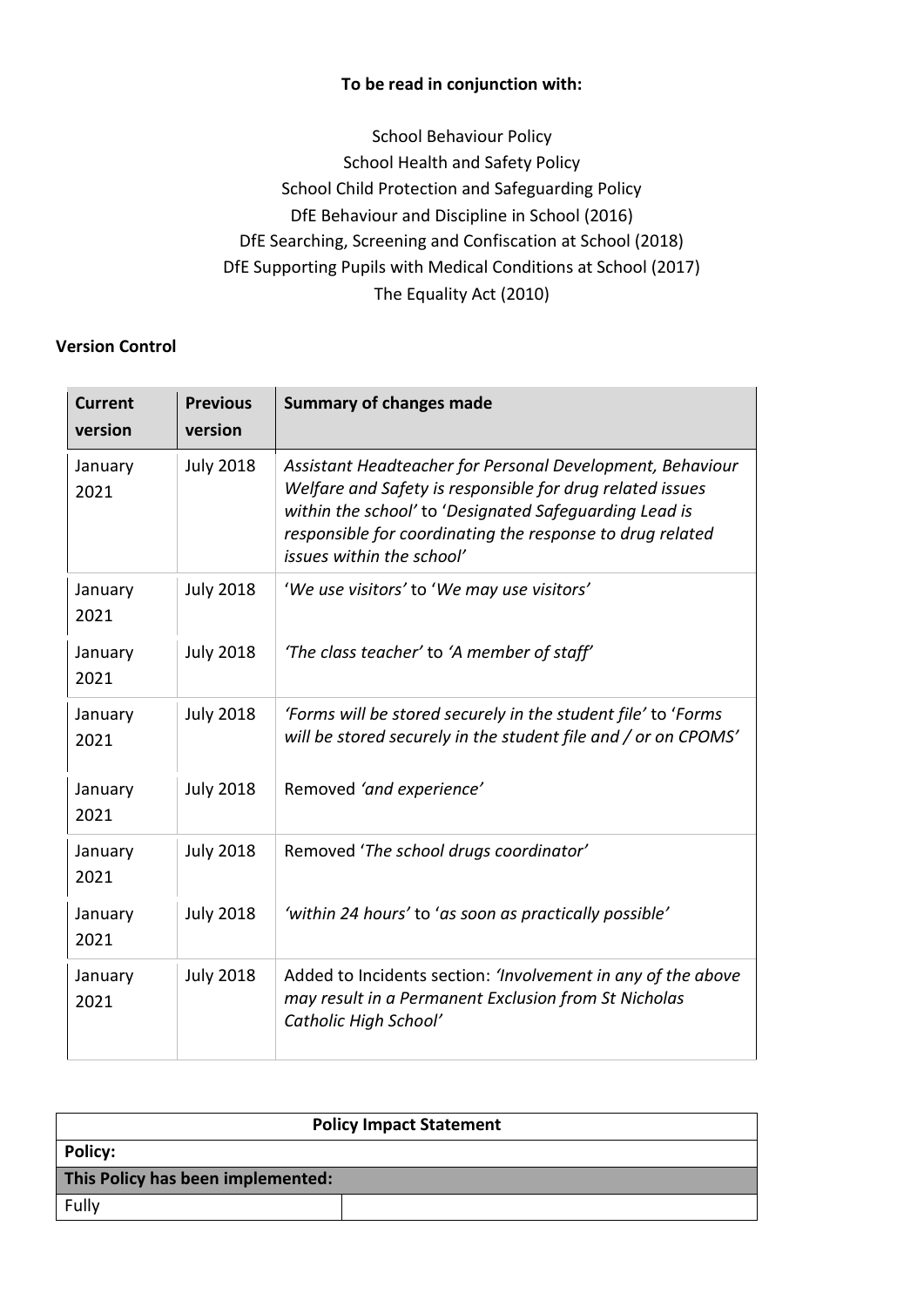| Partially                       |                           |  |  |  |
|---------------------------------|---------------------------|--|--|--|
| Occasionally                    |                           |  |  |  |
| Not at all (give reasons why)   |                           |  |  |  |
|                                 |                           |  |  |  |
| What revisions need to be made: |                           |  |  |  |
| To the Policy?                  | See Version Control Above |  |  |  |
| To its implementation?          |                           |  |  |  |

# **Guiding Principles**

It is the aim of St Nicholas Catholic High School to help all students to be able to take their place safely in a world where a wide range of drugs exists. We recognise that some drugs have beneficial effects, but also that every drug has potential to harm. For this reason, all drugs need appropriate and responsible care and management. To be able to make informed choices, staff and students need to understand the nature of drugs, their social and legal status, their uses, and effects.

#### **Aims:**

To support the school's endeavour to maintain the safety and well-being of all students, staff, and visitors

To clarify legal responsibilities, entitlements, and obligations

To support all the members of the school community by providing clear guidance and procedures on drug related issues to ensure clarity and consistency

To develop a whole school approach to drug education in the context of the school curriculum

#### **Key roles and responsibilities**

The Designated Safeguarding Lead is responsible for coordinating the response to drug related issues within the school.

#### **Inclusive definition of drugs**

St Nicholas Catholic High School defines a drug as a substance which, when taken into the body, changes the way we feel, the way we perceive things, and the way our body works. This definition includes illegal substances and legal substances such as alcohol, tobacco, solvents, and medicines.

#### **Drug Education**

# **Context**

We will provide all students with drug education as an integral part of our Personal, Social and Health Education (PSHE) and Citizenship programme.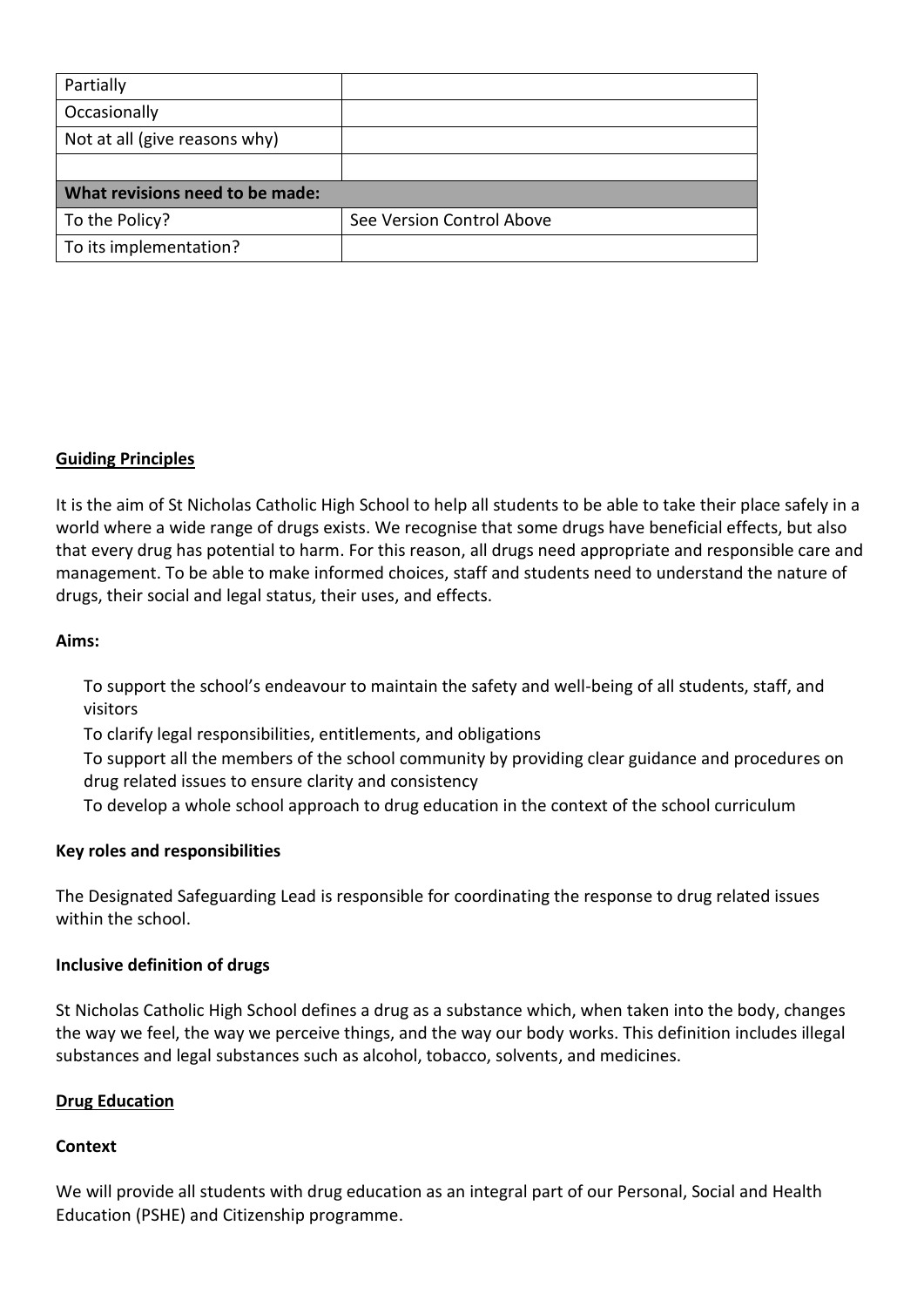#### **Ethos**

Drug education at St Nicholas Catholic High School aims to enable students to make healthy informed choices by increasing their knowledge, exploring a range of attitudes towards drug use, and developing and practising decision-making skills. The programme we follow will be based on national and local guidelines for good practice and be appropriate to the age of our students.

#### **Content and delivery**

Teaching will be based on an understanding that a variety of approaches should be used to meet the differing needs and learning styles of students. It is recognised that active or participatory learning styles can be particularly helpful in developing skills, knowledge, and values.

#### **Use of visitors and outside speakers**

We may use visitors to support our planned teacher lead programme of education, in line with national and local guidance. We are careful to negotiate the use of visitors so that their contribution fits our need, and they are clear how their input fits into our planned programme. A member of staff is always present when visitors are working with our students.

#### **Managing drug related incidents: routine arrangements**

#### **Medicines**

The school has a policy/procedure for the administration of medicines that must be followed for everyone's safety. Our practice is in line with guidance as recommended by DfE guidance.

#### **Alcohol**

Students are not allowed to bring in alcohol on the school. Parents and visitors under the effects of alcohol will be asked to leave the premises and return at a later date for the safety of the whole school.

#### **Tobacco**

The school is a no smoking site - indoors and outdoors, including school vehicles. Students are not permitted to bring to school smoking materials, including matches and lighters. In the interests of health and safety, should a student be found in possession of any of these on school premises, they will be confiscated in line with the School's Behaviour Policy.

#### **Solvents**

The school will ensure that potentially hazardous substances are stored safely, and students will be supervised if it necessary that they are in contact with them in the course of their work. Students are not permitted to be in possession of solvent based products.

# **Illegal drugs**

No illegal drugs are permitted to be brought on to or used on school premises. Should a student be found in possession of illegal drugs then a permanent exclusion is possible in line with the School's Behaviour Policy.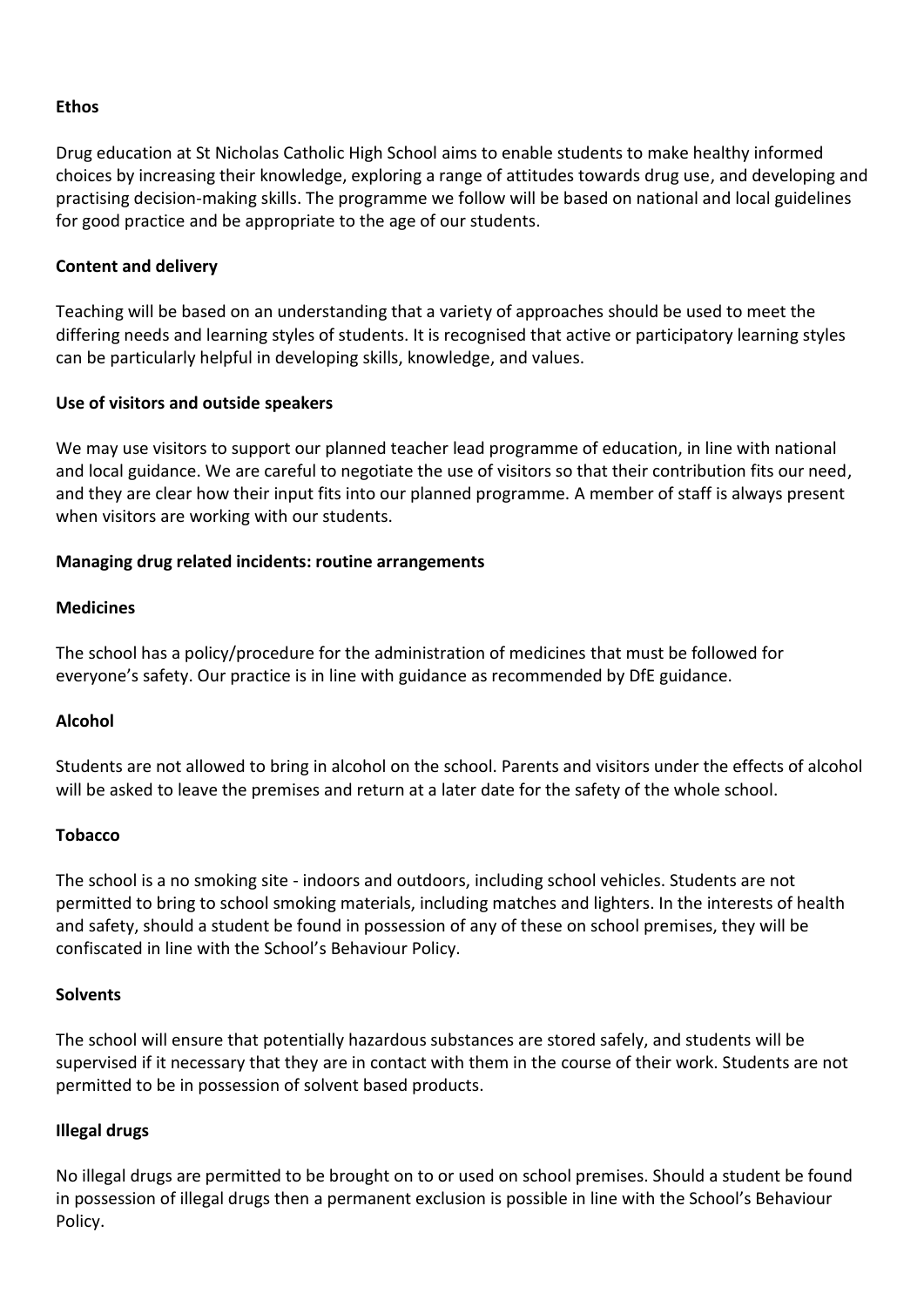# **Incidents**

A drug related incident may include any of the following**:** 

- 1. A student who is suspected of being under the influence of a drug
- 2. Finding drugs, or related paraphernalia on school premises
- 3. Possession of drugs by an individual on school premises
- 4. Use of drugs by an individual on school premises
- 5. Supply of drugs on school premises
- 6. Individuals disclosing information about their drug use
- 7. Rumours of drug possession supply or drug use.
- 8. Reports of drug possession supply or drug use

Involvement in any of the above may result in a Permanent Exclusion from St Nicholas Catholic High School.

#### **Process**

The Designated Safeguarding Lead is responsible for coordinating the management of drug related incidents, offering sources of support, and liaising with outside agencies.

Incidents will be dealt with after assessing the situation and reported to the Headteacher.

Appropriate support will be offered to those with substance misuse problems.

Evidence of drug use or possession will result in exclusion – this could be Fixed Term of Permanent. The School will always seek to respond appropriately to each individual case by selecting from a range of possible responses.

# **Medical emergencies**

If an individual is unconscious, is having trouble breathing, is seriously confused or disorientated, has taken a harmful toxic substance or is otherwise at immediate risk of immediate harm medical help will be sought and first aid given if required. The priority will be the safety of the student

# **Individuals in possession of drugs**

If any student or adult on school premises is found in possession of an unauthorised drug it will be confiscated in line with DfE guidance. If the drug is suspected to be illegal, the school will contact the police and immediately hand over the drug. If the substance cannot be legally destroyed or disposed of it will be handed to the police as soon as possible and not stored for any longer than is necessary. Talking with an individual about a drug related incident will have as its purpose to confirm or reject suspicions or allegations, rather than to conduct a wider investigation. Parents of students will be informed and other professionals from CWAC, Youth Service, Police, School Health Service, Children's Social Care etc may be informed or consulted as appropriate. Appropriate investigations will be carried out and sanctions applied in line with the school's Behaviour Policy.

# **Support for Students**

Following actions to preserve immediate safety, the health and emotional needs of students will be considered. Support is available through the pastoral system to ensure a caring response to students in distress. Interventions will be considered if the school feels a student is showing signs which indicate